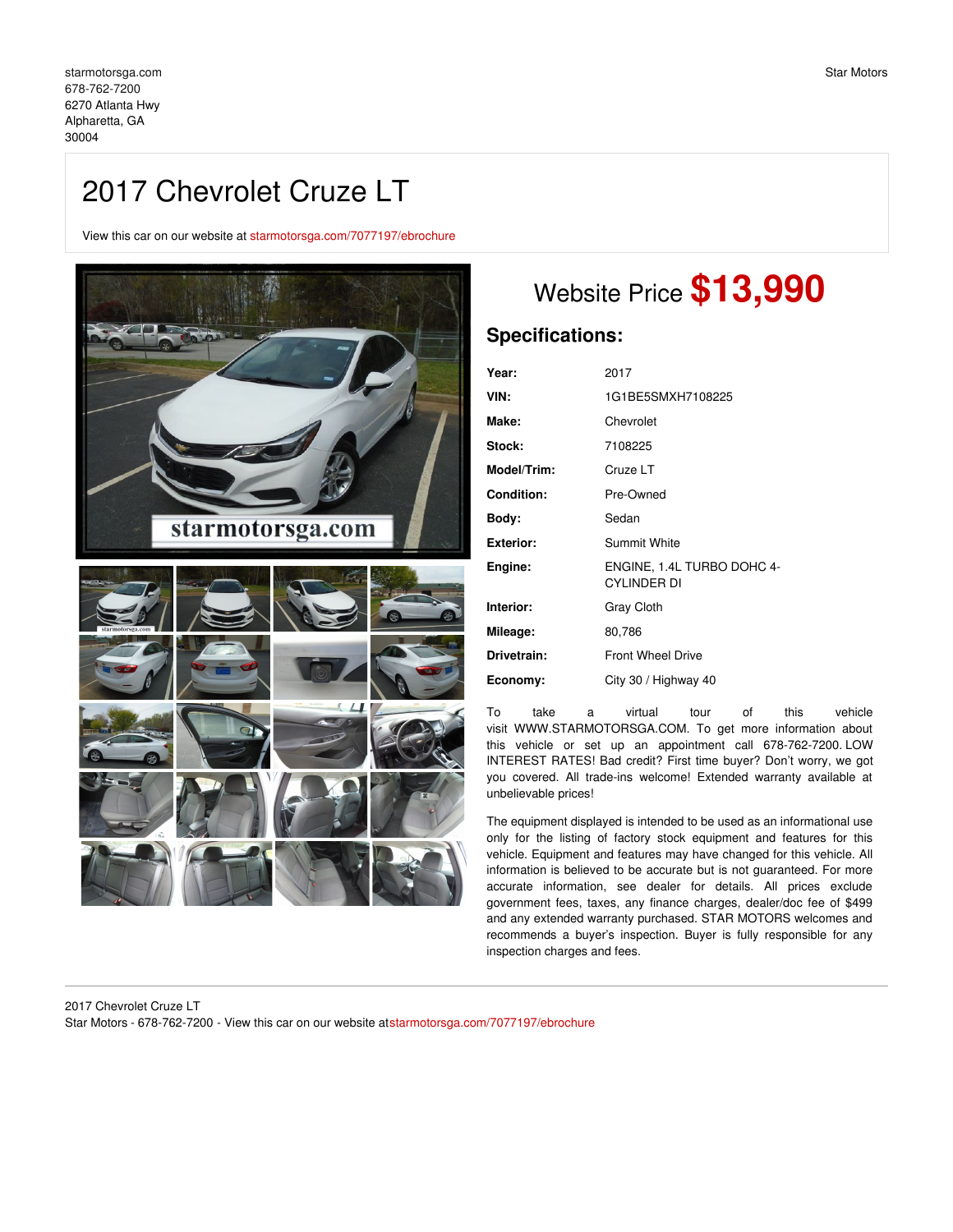



2017 Chevrolet Cruze LT

Star Motors - 678-762-7200 - View this car on our website at[starmotorsga.com/7077197/ebrochure](https://starmotorsga.com/vehicle/7077197/2017-chevrolet-cruze-lt-alpharetta-ga-30004/7077197/ebrochure)

# **Installed Options**

### **Interior**

- Air conditioning, single-zone electronic includes air filter
- Armrest, rear center, fold-down with 2 cupholders- Console, floor, with armrest
- Cruise control- Defogger, rear-window, electric- Door locks, power
- Driver Information Center, monochromatic display
- Engine immobilizer, theft-deterrent system- Floor mats, carpeted front and rear
- Head restraints, 2-way adjustable, front- Instrumentation, analog with mph speedometer
- Key, primary foldable, additional foldable (Deleted when (6K5) Convenience Package is ordered.)
- Lighting, interior overhead courtesy lamp and dual reading lamps
- Lighting, interior, roof, rear courtesy Lighting, interior, trunk/cargo area
- Map pockets, driver and front passenger seatbacks
- Mirror, inside rearview manual day/night- Oil life monitoring system
- Rear air ducts, floor mounted- Remote Keyless Entry- Remote panic alarm
- Seat adjuster, driver 6-way manual- Seat adjuster, front passenger 2-way manual - Seat trim, cloth
- Seat, rear 60/40 split-folding includes center fold-down armrest with 2 cupholders
- Seats, front bucket with reclining seatbacks and adjustable head restraints
- Sensor, cabin humidity- Steering column, manual tilt and telescopic
- Steering wheel controls, mounted audio and phone interface controls
- Steering wheel, 3-spoke, deluxe- Theft-deterrent system, unauthorized entry
- Tire Pressure Display- Trunk release, power, remote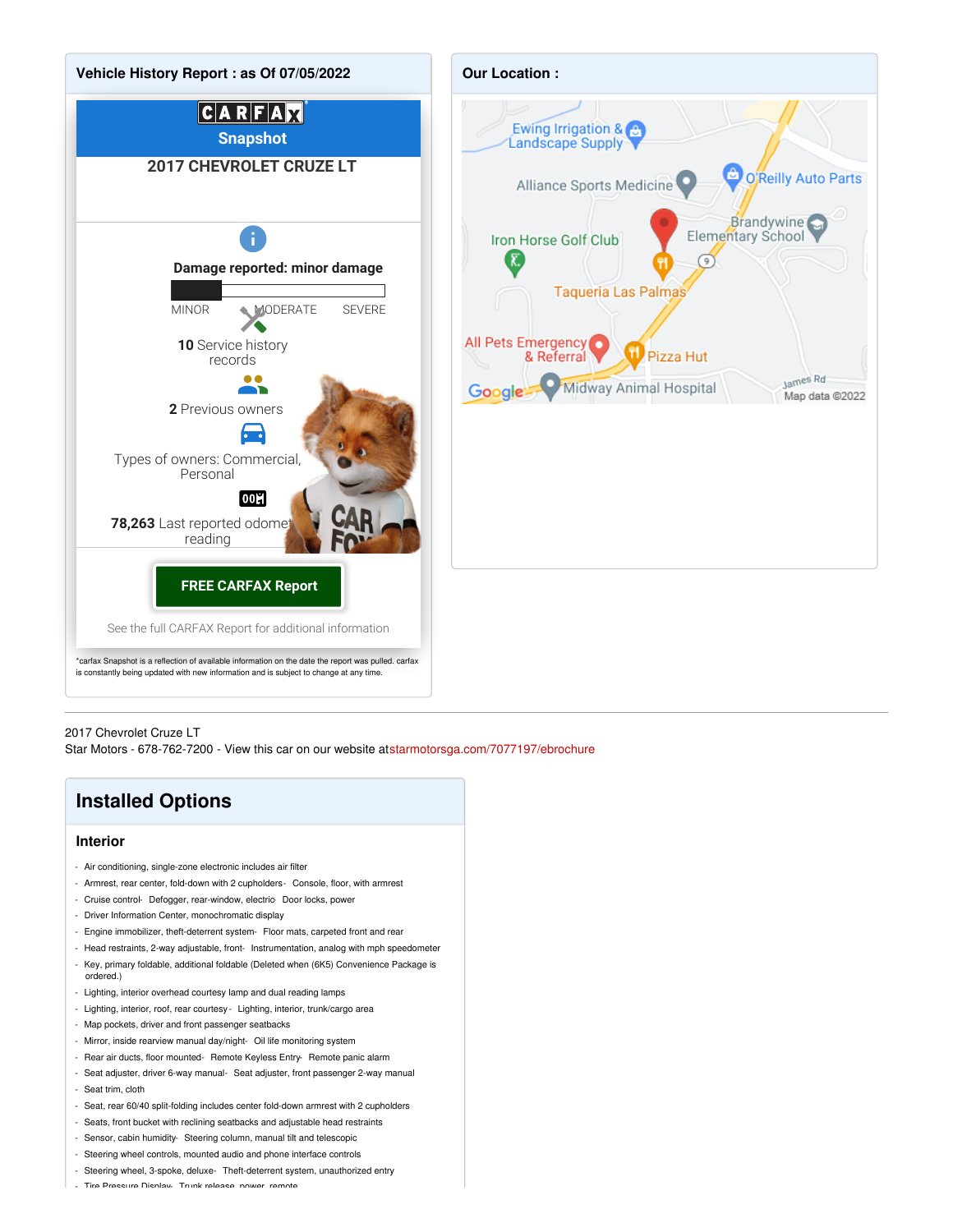- Tire Pressure Display- Trunk release, power, remote
- Visors, driver and front passenger vanity mirrors
- Warning tones, driver and front passenger safety belts
- Windows, power with driver and front passenger Express-Down

#### **Exterior**

- Daytime Running Lamps, separate cavity, LED- Door handles, body-color
- Glass, solar absorbing
- Headlamps, halogen dual projector with LED signature lighting with automatic on/off and delay
- Mirrors, outside heated power-adjustable, manual-folding
- Moldings, bright beltline (Not included when ordering (WBL) Redline Edition.)
- Tire, T115/70R16, blackwall, compact spare- Tires, 205/55R16 all-season, blackwall
- Wheel, spare, 16" (40.6 cm) steel- Wheels, 16" (40.6 cm) aluminum
- Windshield, solar absorbing- Wipers, front intermittent, variable

#### **Safety**

- Air conditioning, single-zone electronic includes air filter
- Armrest, rear center, fold-down with 2 cupholders- Console, floor, with armrest
- Cruise control- Defogger, rear-window, electric- Door locks, power
- Driver Information Center, monochromatic display
- Engine immobilizer, theft-deterrent system- Floor mats, carpeted front and rear
- Head restraints, 2-way adjustable, front- Instrumentation, analog with mph speedometer
- Key, primary foldable, additional foldable (Deleted when (6K5) Convenience Package is ordered.)
- Lighting, interior overhead courtesy lamp and dual reading lamps
- Lighting, interior, roof, rear courtesy Lighting, interior, trunk/cargo area
- Map pockets, driver and front passenger seatbacks
- Mirror, inside rearview manual day/night- Oil life monitoring system
- Rear air ducts, floor mounted- Remote Keyless Entry- Remote panic alarm
- Seat adjuster, driver 6-way manual- Seat adjuster, front passenger 2-way manual - Seat trim, cloth
- Seat, rear 60/40 split-folding includes center fold-down armrest with 2 cupholders
- Seats, front bucket with reclining seatbacks and adjustable head restraints
- Sensor, cabin humidity- Steering column, manual tilt and telescopic
- Steering wheel controls, mounted audio and phone interface controls
- Steering wheel, 3-spoke, deluxe- Theft-deterrent system, unauthorized entry
- Tire Pressure Display- Trunk release, power, remote
- Visors, driver and front passenger vanity mirrors
- Warning tones, driver and front passenger safety belts
- Windows, power with driver and front passenger Express-Down

#### **Mechanical**

- Alternator, 130 amps- Axle, 3.14 ratio- Battery, 80AH
- Brake lining, high-performance, noise and dust performance
- Brake, parking, manual, foot apply- Brakes, 4-wheel disc, 4-wheel antilock, Duralife
- Coolant protection, engine- Engine control, stop-start system
- Engine, 1.4L turbo DOHC 4-cylinder DI with Continuous Variable Valve Timing (CVVT) (153 hp [114.08 kW] @ 5600 rpm, 177 lb-ft of torque [239 N-m] @ 2000-4000 rpm)
- Front wheel drive- Steering, power, electric rack-mounted, reduced travel
- Suspension, front MacPherson strut- Suspension, rear, compound crank
- Transmission, 6-speed automatic

## **Option Packages**

### **Factory Installed Packages**

-

ENGINE, 1.4L TURBO DOHC 4- CYLINDER DI with Continuous Variable Valve Timing (CVVT) (153 hp [114.08 kW] @ 5600 rpm, 177 lb-ft of torque [239 N-m] @ 2000- 4000 rpm)